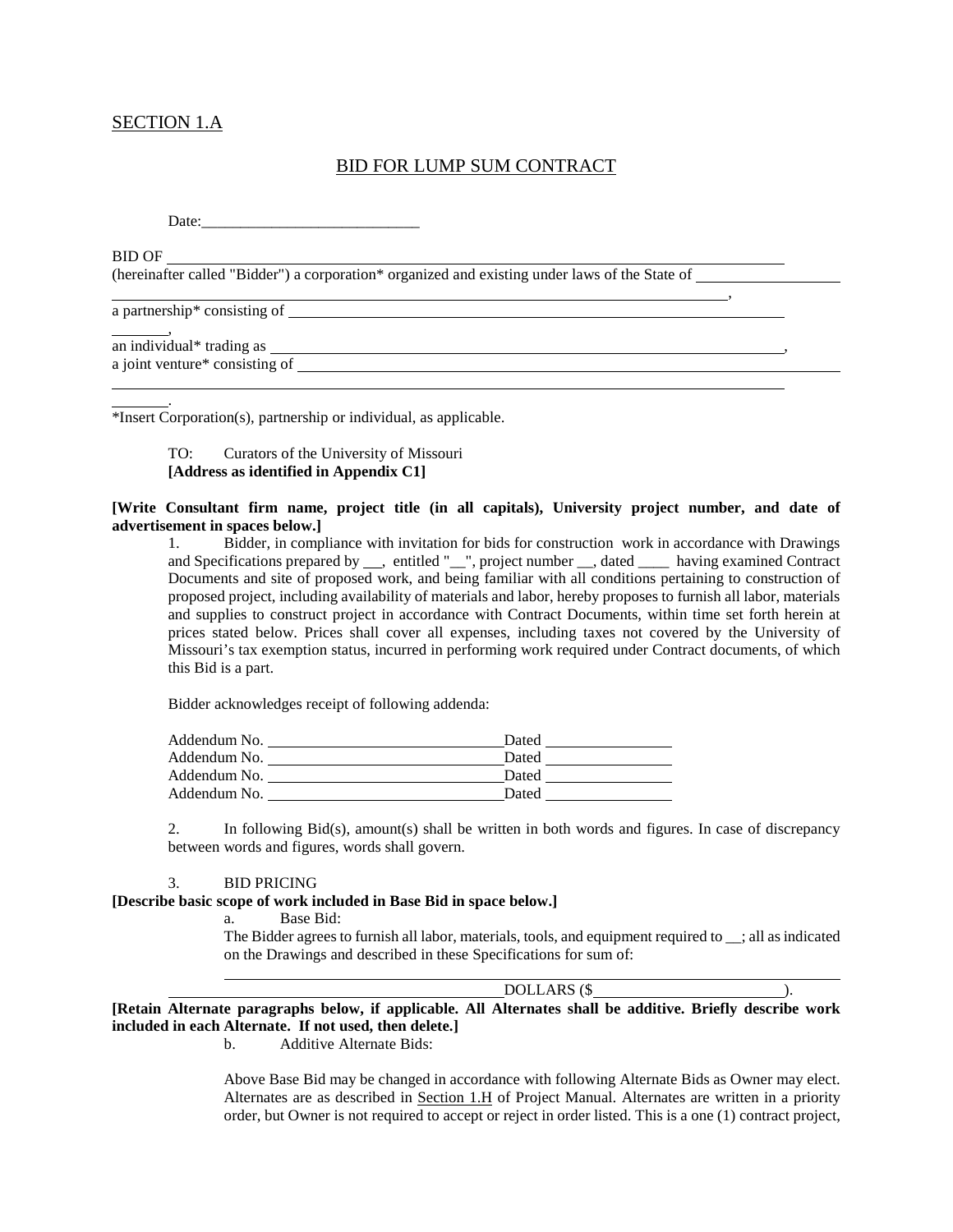therefore, Alternates shall be studied by each Bidder to determine effect on Bids of Contractor and each Subcontractor and/or Material supplier.

(1) Additive Alternate No. 1:**[Briefly describe work included in Alternate.]** (Briefly describe work included in Alternate) All for sum of:

DOLLARS (\$).

(2) Additive Alternate No. 2:**[Briefly describe work included in Alternate.]** (Briefly describe work included in Alternate) All for sum of:

DOLLARS (\$).

**[Retain Unit Prices below, if applicable. Prepare unit price schedule as required. Examples below are unit prices for excavation. State cubic yard quantity in Base Bid for each type of rock excavation.]** 

#### c. Unit Prices:

**[All items for unit pricing will have an associated quantity given in the description of the unit price for the base bid quantity.]**

> (1) For changing specified quantities of work from those indicated by Contract Drawings and Specifications, upon written instructions of Owner, the following Unit Prices shall prevail in accordance with General Conditions.

> (2) The following Unit Prices include all labor, overhead and profit, materials, equipment, appliances, bailing, shoring, shoring removal, etc., to cover all work.

> (3) The following Unit Prices are required where applicable to particular Base Bid and/or Alternate being submitted.

> (4) Only a single Unit Price shall be given and it shall apply for either MORE or LESS work than that indicated on Drawings and called for in Specifications as indicated to be included in Base Bid and/or Alternates. In the event that more or less units than so indicated is actually furnished, Change Orders will be issued for increased or decreased amounts as approved by the Owner.

> (5) Bidder understands that the Owner will not be liable for any Unit Price or any amount in excess of Base Bid and any Alternate(s) accepted at time of award of Contract, except as expressed in written Change Orders duly executed and delivered by Owner's Representative.

FILL IN ONLY ONE PRICE PER LINE **[(6) and (7) below are examples, add or delete unit pricing as appropriate. Be specific on quantities, ie. give a base bid quantity for every unit price, and list the unit for each unit price to be given.]**

> (6) Rock Excavation in addition to soil excavation, as defined in Division 2, per cu. yd.

| (a) | General Excavation,<br>Base Bid quantity $=$          | cu. yd. | /cu. yd. |
|-----|-------------------------------------------------------|---------|----------|
| (b) | Trenching,<br>Base Bid quantity $=$                   | cu. yd. | /cu. yd. |
| (7) | Drilled Pier Excavation/l.f.<br>Base Bid quantity $=$ | l.f.    |          |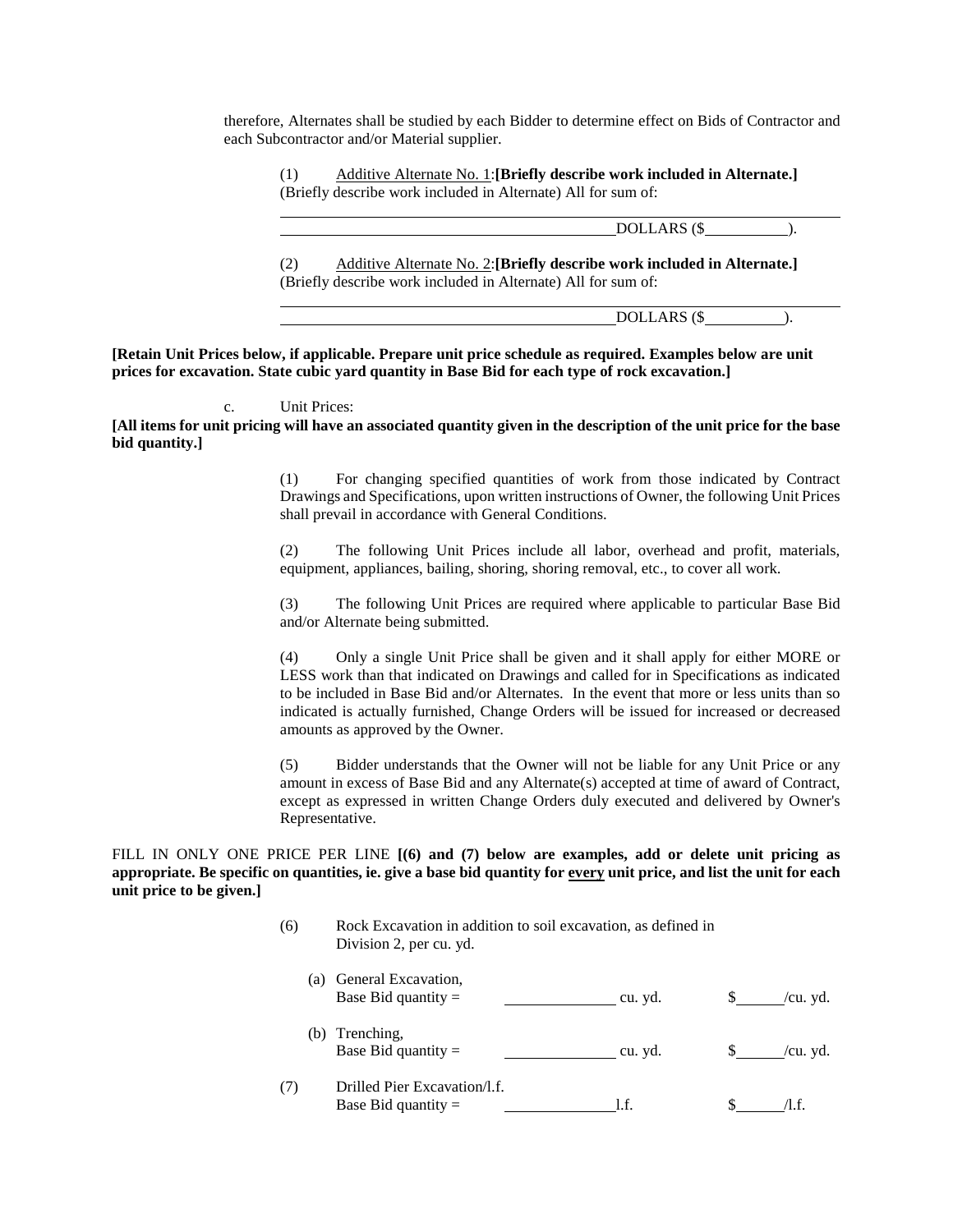#### **[Consultant to insert the following allowance paragraph when directed by Project Manager.]**

d. Allowance:

Bidder shall include in the base bid sum an allowance of <u>fore sum of</u> for **form** (brick, **security system, etc)**. This allowance amount shall not include contractor's overhead and profit. The Contractor shall include overhead and profit on the allowance amount in his bid.

### 4. PROJECT COMPLETION **[Write calendar days in words and (numbers) below. Paragraphs must be identical to paragraphs in Special Conditions.]**

### **[Except in special cases, we prefer all contract periods to be based on calendar days, not dates. If dates are used, use only dates. Do not mix calendar days and dates.]**

a. Contract Period - Contract period begins on the day the Contractor receives unsigned Contract, Performance Bond, Payment Bond, and "Instructions for Execution of Contract, Bonds, and Insurance Certificates." Bidder agrees to complete project within ( ) calendar days from receipt of aforementioned documents. Fifteen (15) calendar days have been allocated in construction schedule for receiving aforementioned documents from Bidder.

b. Commencement - Contractor agrees to commence work on this project after the "Notice to Proceed" is issued by the Owner. "Notice to Proceed" will be issued within seven (7) calendar days after Owner receives properly prepared and executed Contract documents listed in paragraph 4.a. above.

#### **[Retain liquidated damages paragraph below as directed by the Project Manager. Write dollar amounts in words and (numbers).]**

c. Liquidated Damages - In event that Contractor shall fail to substantially complete the work as defined in Contract Documents within time fixed for such completion set forth in Contract Documents, Contractor shall pay to Owner as damages for each calendar day of delay in completing work, sum of  $($  (\$  $)$  dollars. In view of difficulty of accurately ascertaining loss that Owner will suffer by reason of delay in completion of work, said sum is hereby fixed and agreed as liquidated damages that Owner will suffer by reason of such delay and not as penalty.

## **[Use the following paragraph where paragraph (d) is used and whenever any special scheduling requirements exist, ie., work that must be completed by Nov. 1, etc.]**

d. Special scheduling requirements:

#### **[Retain subcontractor list below for projects over \$500,000 construction cost.]**

5. SUBCONTRACTOR LIST:

Bidder hereby certifies that the following subcontractors will be used in performance of Work:

NOTE: Failure to list subcontractors for each category of work identified on this form or listing more than one subcontractor for any category of work without designating the portion of work performed by each shall be grounds for rejection of bid. List name, city, and state of designated subcontractor, for each category of work listed in Bid For Lump Sum Contract. If work within a category will be performed by more than one subcontractor, Bidder shall provide name, city, and state of each subcontractor and specify exact portion of work to be performed by each. If acceptance/non-acceptance of Alternates will affect designation of a subcontractor, Bidder shall provide information, for each affected category, with this bid form. If Bidder intends to perform any designated subcontract work by using Bidder's own employees, then Bidder shall list their own name, city, and state. The bidder may petition the Owner to change a listed subcontractor only within 48 hours of the bid opening. See Information For Bidders Section 16 List of Subcontractors for requirements.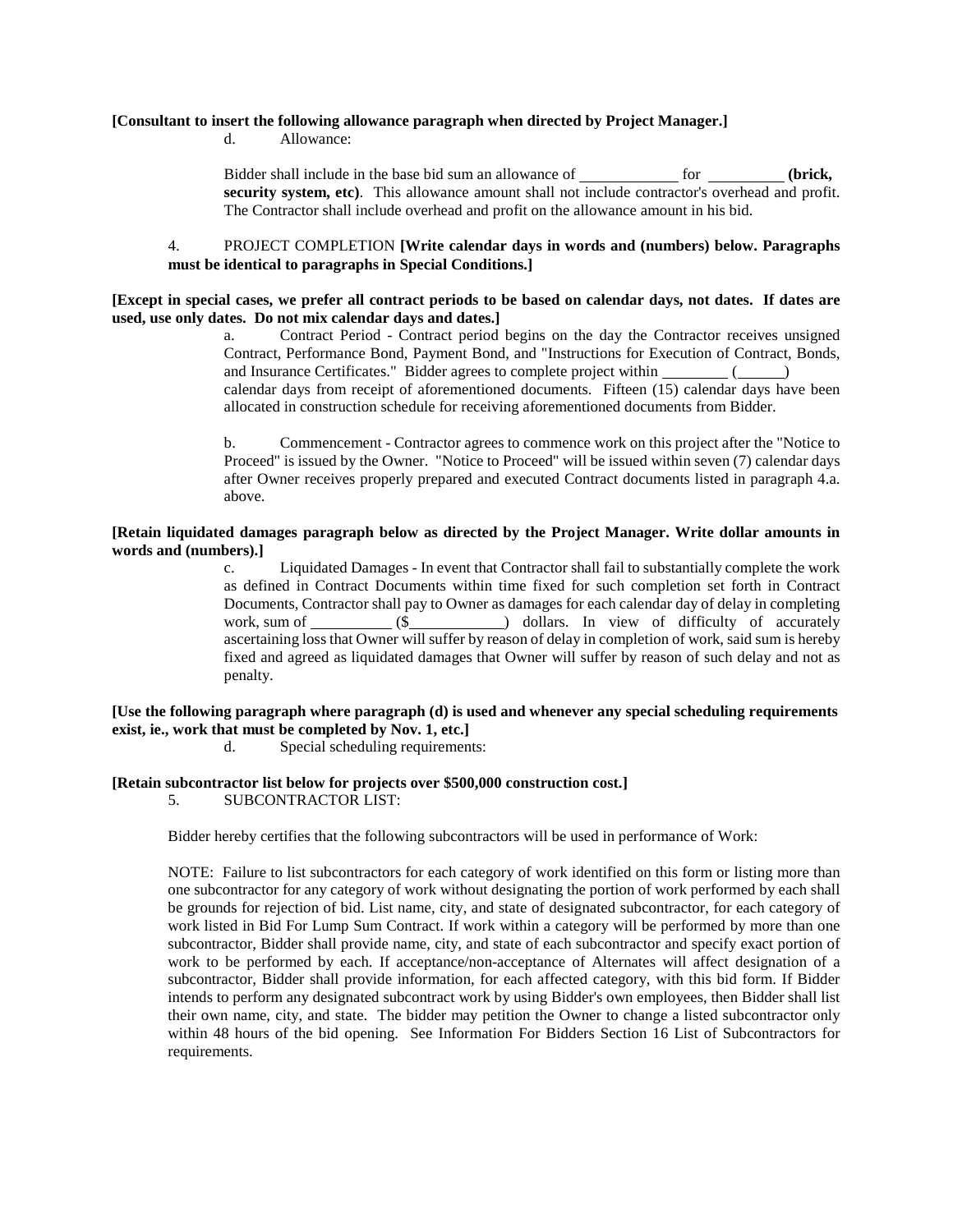| Work to be performed |              | Subcontractor Name,                                                                                                                                                                                                                                                                                                                                                                                                                                          | City, State                                                                                                                                                                                                                                                                                            |  |  |  |
|----------------------|--------------|--------------------------------------------------------------------------------------------------------------------------------------------------------------------------------------------------------------------------------------------------------------------------------------------------------------------------------------------------------------------------------------------------------------------------------------------------------------|--------------------------------------------------------------------------------------------------------------------------------------------------------------------------------------------------------------------------------------------------------------------------------------------------------|--|--|--|
|                      |              | required. Limit to subcontractors only--not suppliers.]                                                                                                                                                                                                                                                                                                                                                                                                      | [List major subcontracted divisions of work below as directed by the Project Manager. Do not attempt to<br>divide work or group work together for bidder. Leave ample blank space for bidders to list information                                                                                      |  |  |  |
| [Subcontractor 1]    |              |                                                                                                                                                                                                                                                                                                                                                                                                                                                              |                                                                                                                                                                                                                                                                                                        |  |  |  |
| [Subcontractor 2]    |              |                                                                                                                                                                                                                                                                                                                                                                                                                                                              |                                                                                                                                                                                                                                                                                                        |  |  |  |
| [Subcontractor 3]    |              |                                                                                                                                                                                                                                                                                                                                                                                                                                                              |                                                                                                                                                                                                                                                                                                        |  |  |  |
|                      |              | [Retain Supplier Diversity paragraphs below for projects under \$100,000 construction cost.]                                                                                                                                                                                                                                                                                                                                                                 |                                                                                                                                                                                                                                                                                                        |  |  |  |
| 6.                   |              | SUPPLIER DIVERSITY PARTICIPATION GOALS                                                                                                                                                                                                                                                                                                                                                                                                                       |                                                                                                                                                                                                                                                                                                        |  |  |  |
|                      | a.           |                                                                                                                                                                                                                                                                                                                                                                                                                                                              | The Contractor shall have as a goal, subcontracting with Service Disabled Veteran Owned<br>Business (SDVE) of three percent (3%) of awarded contract price for work to be performed.                                                                                                                   |  |  |  |
|                      | b.           |                                                                                                                                                                                                                                                                                                                                                                                                                                                              | Requests for waiver of this goal shall be submitted on the attached Application For Waiver<br>form. A determination by the Director of Facilities Planning & Development, UM, that a good faith<br>effort has not been made by Contractor to achieve above stated goal may result in rejection of bid. |  |  |  |
|                      | c.<br>level: |                                                                                                                                                                                                                                                                                                                                                                                                                                                              | The Undersigned proposes to perform work with following Supplier Diversity participation                                                                                                                                                                                                               |  |  |  |
|                      |              | SDVE PERCENTAGE PARTICIPATION: ___________ percent (____%)                                                                                                                                                                                                                                                                                                                                                                                                   |                                                                                                                                                                                                                                                                                                        |  |  |  |
|                      | d.           | diverse subcontractor to be used on this project.                                                                                                                                                                                                                                                                                                                                                                                                            | A Supplier Diversity Compliance Evaluation form shall be submitted with this bid for each                                                                                                                                                                                                              |  |  |  |
|                      |              | [Retain Supplier Diversity paragraphs below for projects over \$100,000 construction cost.]                                                                                                                                                                                                                                                                                                                                                                  |                                                                                                                                                                                                                                                                                                        |  |  |  |
| 6.                   |              | SUPPLIER DIVERSITY PARTICIPATION GOALS                                                                                                                                                                                                                                                                                                                                                                                                                       |                                                                                                                                                                                                                                                                                                        |  |  |  |
|                      | b.           | The Contractor shall have as a goal, subcontracting with Minority Business Enterprise<br>(MBE) of ______ (___)[Write out goal in words (numbers)], with Service Disabled Veteran<br>Owned Business (SDVE) of three percent (3%); and with Women Business Enterprise (WBE),<br>Disadvantage Business Enterprise (DBE), and/or Veteran Owned Business of ______ (__)[Write<br>out goal in words (numbers)] of awarded contract price for work to be performed. |                                                                                                                                                                                                                                                                                                        |  |  |  |
|                      | b.           | Requests for waiver of this goal shall be submitted on the attached Application For Waiver<br>form. A determination by the Director of Facilities Planning & Development, UM, that a good faith<br>effort has not been made by Contractor to achieve above stated goal may result in rejection of bid.                                                                                                                                                       |                                                                                                                                                                                                                                                                                                        |  |  |  |
|                      | c.<br>level: |                                                                                                                                                                                                                                                                                                                                                                                                                                                              | The Undersigned proposes to perform work with following Supplier Diversity participation                                                                                                                                                                                                               |  |  |  |
|                      |              | MBE PERCENTAGE PARTICIPATION:                                                                                                                                                                                                                                                                                                                                                                                                                                | $%$ )<br>$\frac{1}{2}$ percent (                                                                                                                                                                                                                                                                       |  |  |  |

\_\_\_\_\_\_\_\_\_\_\_\_\_\_\_\_\_\_\_\_\_\_\_\_\_\_\_\_\_\_\_\_\_\_\_\_\_\_\_\_\_\_\_\_\_\_\_\_\_\_\_\_\_\_\_\_\_\_\_\_\_\_\_\_\_\_\_\_\_\_\_\_\_\_\_\_\_\_\_\_\_\_\_\_\_\_\_\_\_\_\_\_\_

SDVE PERCENTAGE PARTICIPATION: \_\_\_\_\_\_\_\_\_\_\_\_\_\_ percent (\_\_\_\_%) WBE, DBE, and/or VETERAN PERCENTAGE PARTICIPATION:\_\_\_\_\_\_\_\_\_\_\_\_ percent (\_\_\_\_\_%)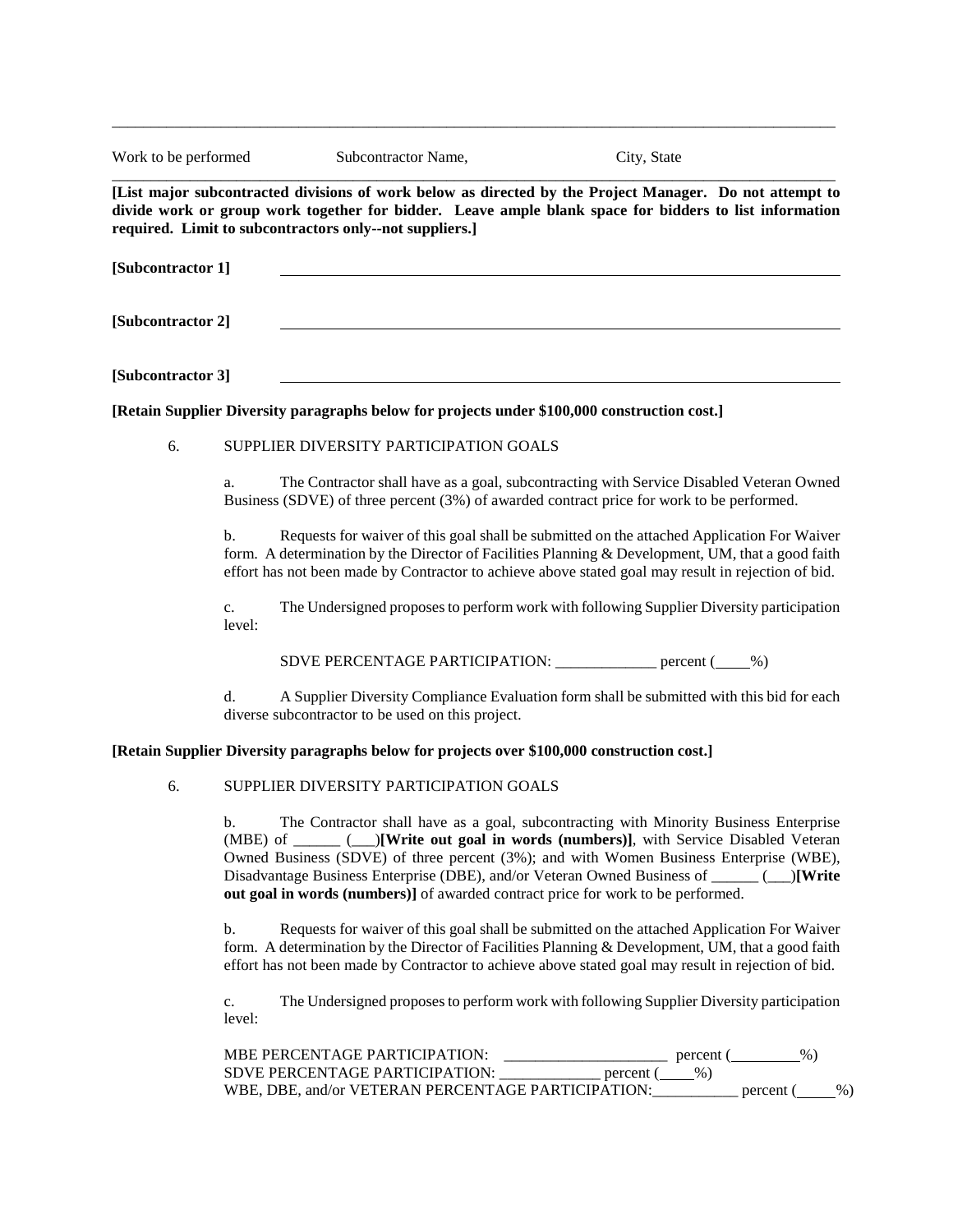e. A Supplier Diversity Compliance Evaluation form shall be submitted with this bid for each diverse subcontractor to be used on this project.

## 7. BIDDER'S ACKNOWLEDGMENTS

a. Bidder declares that he has had an opportunity to examine the site of the work and he has examined Contract Documents therefore; that he has carefully prepared his bid upon the basis thereof; that he has carefully examined and checked bid, materials, equipment and labor required thereunder, cost thereof, and his figures therefore. Bidder hereby states that amount, or amounts, set forth in bid is, or are, correct and that no mistake or error has occurred in bid or in Bidder's computations upon which this bid is based. Bidder agrees that he will make no claim for reformation, modifications, revisions or correction of bid after scheduled closing time for receipt of bids.

b. Bidder agrees that bid shall not be withdrawn for a period of ( ) days after scheduled closing time for receipt of bids.

### **[Note to Consultant: Allow a maximum of 90 days for projects \$500,000 or more, otherwise 60 days or as directed by Project Manager.]**

c. Bidder understands that Owner reserves right to reject any or all bids and to waive any informalities in bidding.

d. Accompanying the bid is a bid bond, or a certified check, or an irrevocable letter of credit, or a cashier's check payable without condition to "The Curators of the University of Missouri" which is an amount at least equal to five percent (5%) of amount of largest possible total bid herein submitted, including consideration of Alternates.

e. Accompanying the bid is a Bidder's Statement of Qualifications. Failure of Bidder to submit the Bidder's Statement of Qualifications with the bid may cause the bid to be rejected. Owner does not maintain Bidder's Statements of Qualifications on file.

f. It is understood and agreed that bid security of two (2) lowest and responsive Bidders will be retained until Contract has been executed and an acceptable Performance Bond and Payment Bond has been furnished. It is understood and agreed that if the bid is accepted and the undersigned fails to execute the Contract and furnish acceptable Performance/Payment Bond as required by Contract Documents, accompanying bid security will be realized upon or retained by Owner. Otherwise, the bid security will be returned to the undersigned.

## 8. BIDDER'S CERTIFICATE

Bidder hereby certifies:

a. His bid is genuine and is not made in interest of or on behalf of any undisclosed person, firm or corporation, and is not submitted in conformity with any agreement or rules of any group, association or corporation.

b. He has not directly or indirectly induced or solicited any other bidder to put in a false or sham bid.

c. He has not solicited or induced any person, firm or corporation to refrain from bidding.

d. He has not sought by collusion or otherwise to obtain for himself any advantage over any other Bidder or over Owner.

e. He will not discriminate against any employee or applicant for employment because of